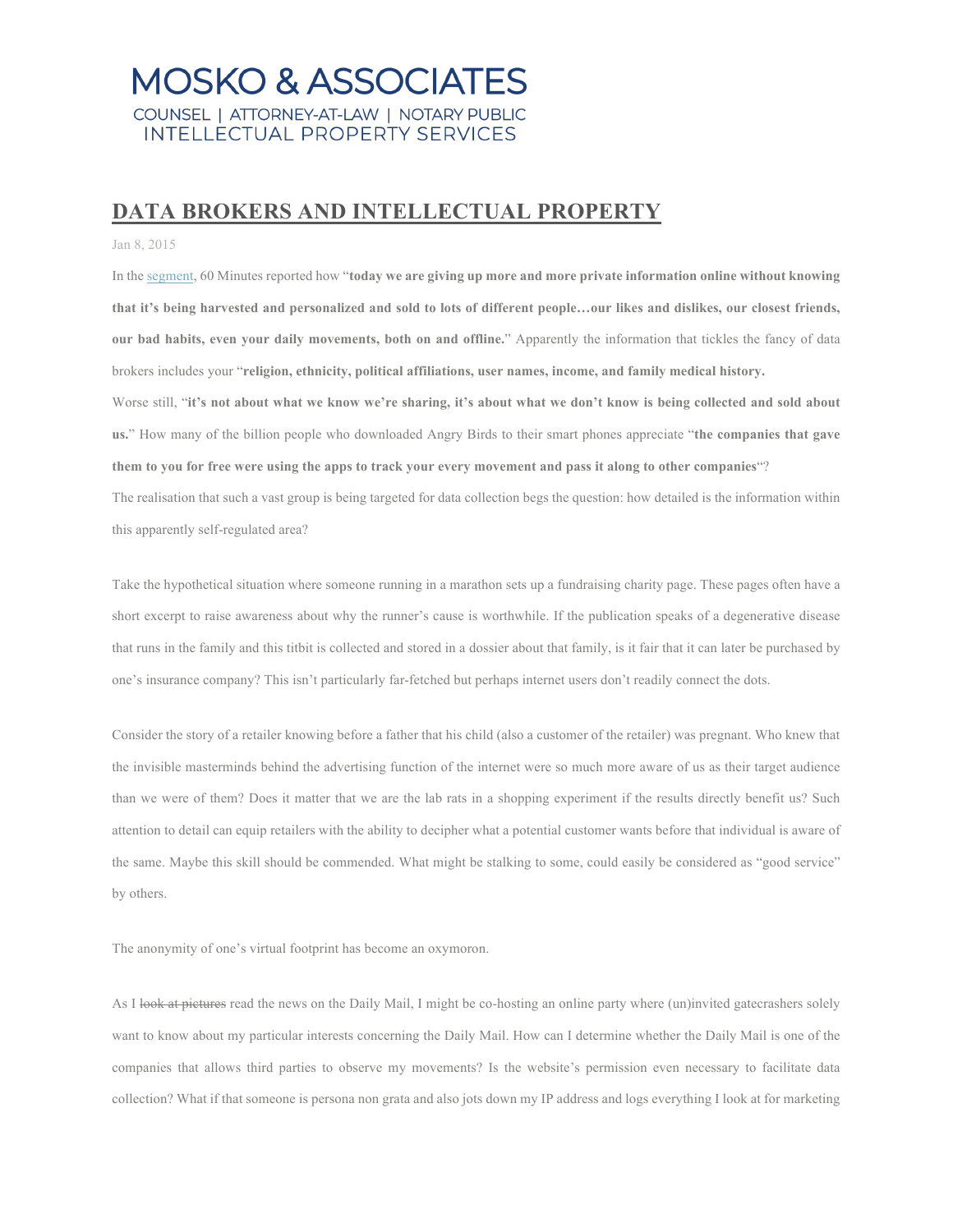purposes. Perhaps this does not seem that intrusive – but at what point do we become so dependent on the spoon-feeding of tailored ads that we stop exercising choice and succumb merely to suggestion? Or is it that currently there is simply too much information available for us to decipher single-handedly?

Mr Sparapani describes on 60 Minutes that "**most retailers are finding out that they have a secondary source of income, which** is that the data about their customers is probably just about as valuable, maybe even more so, than the actual product or service that they're selling to the individual. So, there's a whole new revenue stream that many companies have found." This "shopaholic" never realised such information could trump the price of the product. Has information become the currency of choice? Can I offer to share my blood type instead of paying with cash/credit?

The use of cookies by websites is not new – you often accept the terms by continuing to browse on a website. How far does this concept stretch?

I see the perks of tailored marketing but I suppose I feel that I should have some choice in what information is hurled at me for the sake of enticing a sale. For example, I looked up divorce lawyers (to save my friend the trouble) and now the superfluous search continues to haunt my browsing experience in the form of web banners. My PC is plagued with information that is effectively old news. What ability do we as internet users have of correcting these dossiers being collected about us as individuals?

To a certain extent, the dossiers' reliability is persuasively based on our subconscious truths minus the conscious element of human error or editing. Not all of the information will be correct but it will be based on our unregulated behaviour. Perhaps such information is worth more in the marketplace because it is more reliable and telling than the conscious information we as individuals choose to offer. Since certain aspects of collecting our data benefit our internet experience, does this mean we should sacrifice our privacy in the name of efficiency? If so, to what extent?

#### **PRIVACY**

The name of the game is facilitating the commercial use of personal information and it is easy to pretend the players are nonentities. If personal information is published by the individual prior to it being acquired by a third party, does privacy have any teeth in this debate? Lord Nicholls explained in his dissenting opinion (*Douglas v Hello!* [2007] UKHL 21, paragraph 255), "**privacy can be invaded by further publication of information or photographs already disclosed to the public.**" As true as this may be, this area of data collection is a can of worms.

What privacy right can be enforced if the private information is misused but remains semi-confidential so unbeknownst to us it is also in the hands of corporate entities we do not wish to share the information with? In such circumstances, if the private information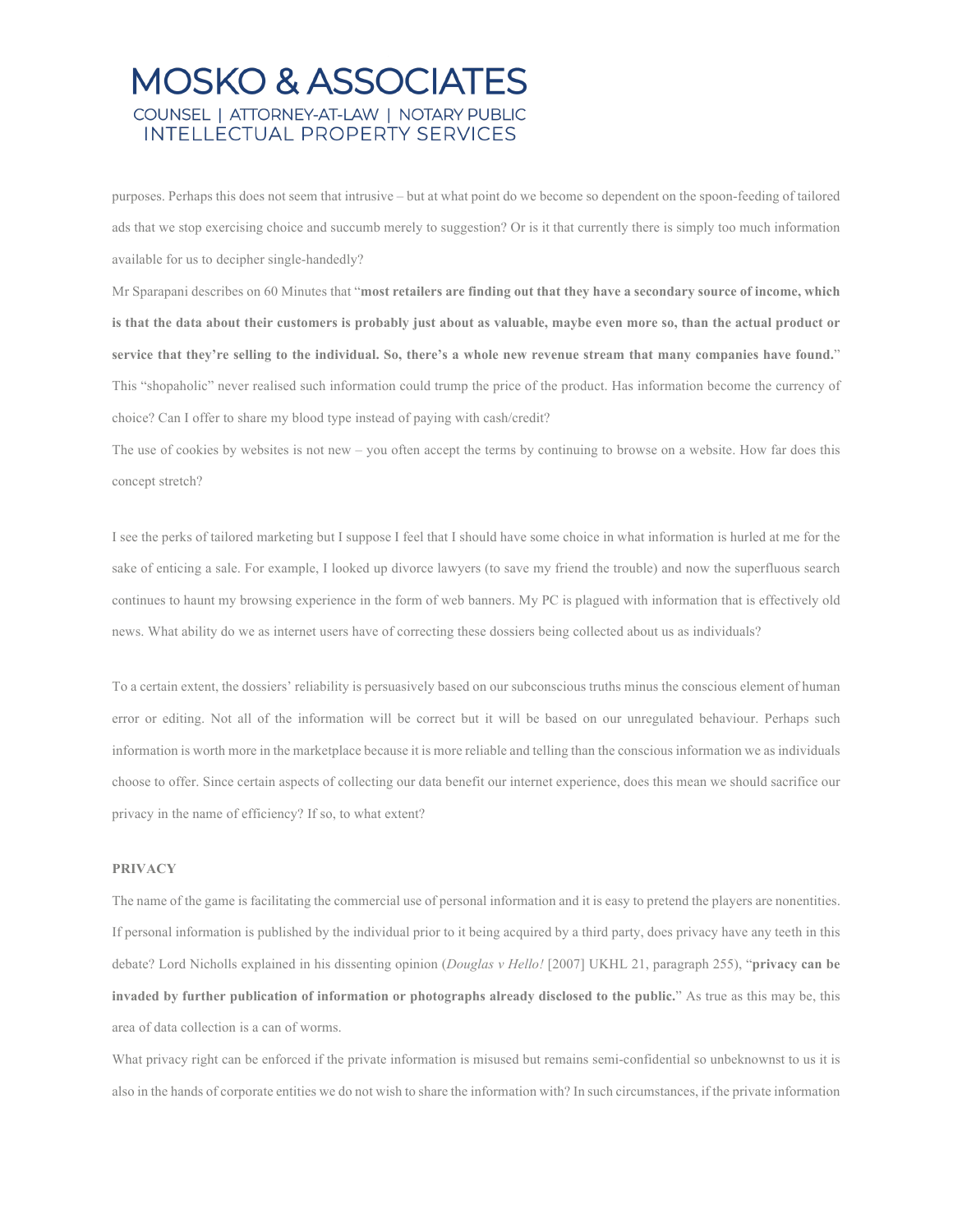is taken without an individual's consent or knowledge and does not contribute to public interest, how can it be protected in practice? Short of buying the information yourself, how can you even determine what information is being collected and stored in your dossier?

Does an individual's feeling of violation depend on who the buyer is? Techies are likely to argue such private information is purchased in the interests of national security, public safety or the economic well-being of the country world. Therefore does its collection and use contravene the right to respect for private and family life? Are such actions considered to be in accordance with the law and necessary in a democratic society? What line will be drawn between what is in the public interest and what is in fact just interesting to the public buyer?

How will privacy be shaped by freedom of expression [see here] when data brokers are placed in the balance? What weight will be attached to the method of obtaining the information and the fact that such information is geared towards opportunistic companies rather than public consumption?

The internet is not unilateral but interactive as we trade our personal information (debatably unintentionally) for the information we seek online. What legitimate expectation that one's private life will be protected can be reasonably expected in the realm of the internet where we expel information like carbon dioxide? Not much of an expectation can exist if it is only the compilation of the data rather than its individual parts that cause angst.

How similar is the information shared on cyberspace to information revealed in other forums such as interviews? At times both actions concentrate on seeking the limelight. The question then becomes whether this information was in fact publicly available and obtaining it is deemed as lawful, or whether such information takes effort to piece together and is done so in a surreptitious way which is considered unlawful.

To ensure healthy debate, internet users at large need to be informed. This way, internet users (who double up as the product source) can contribute their input while policy makers consider what steps (if any) they should take in this sector. Currently I suspect the reason that so many internet users are "silent" on this issue is not acquiescence. Conceivably a huge number of internet users who (probably) believe they have a right to respect for their private life when using the internet are not aware that even their most mundane activities online have commercial value and this value is currently being exploited. Or perhaps, when it comes to the internet, the reasonably well-informed and reasonably observant internet user is more akin to a moron in a hurry. Such behaviour may signify accepting the trade of having free internet or may just highlight a careless attitude because of the freedom the internet provides.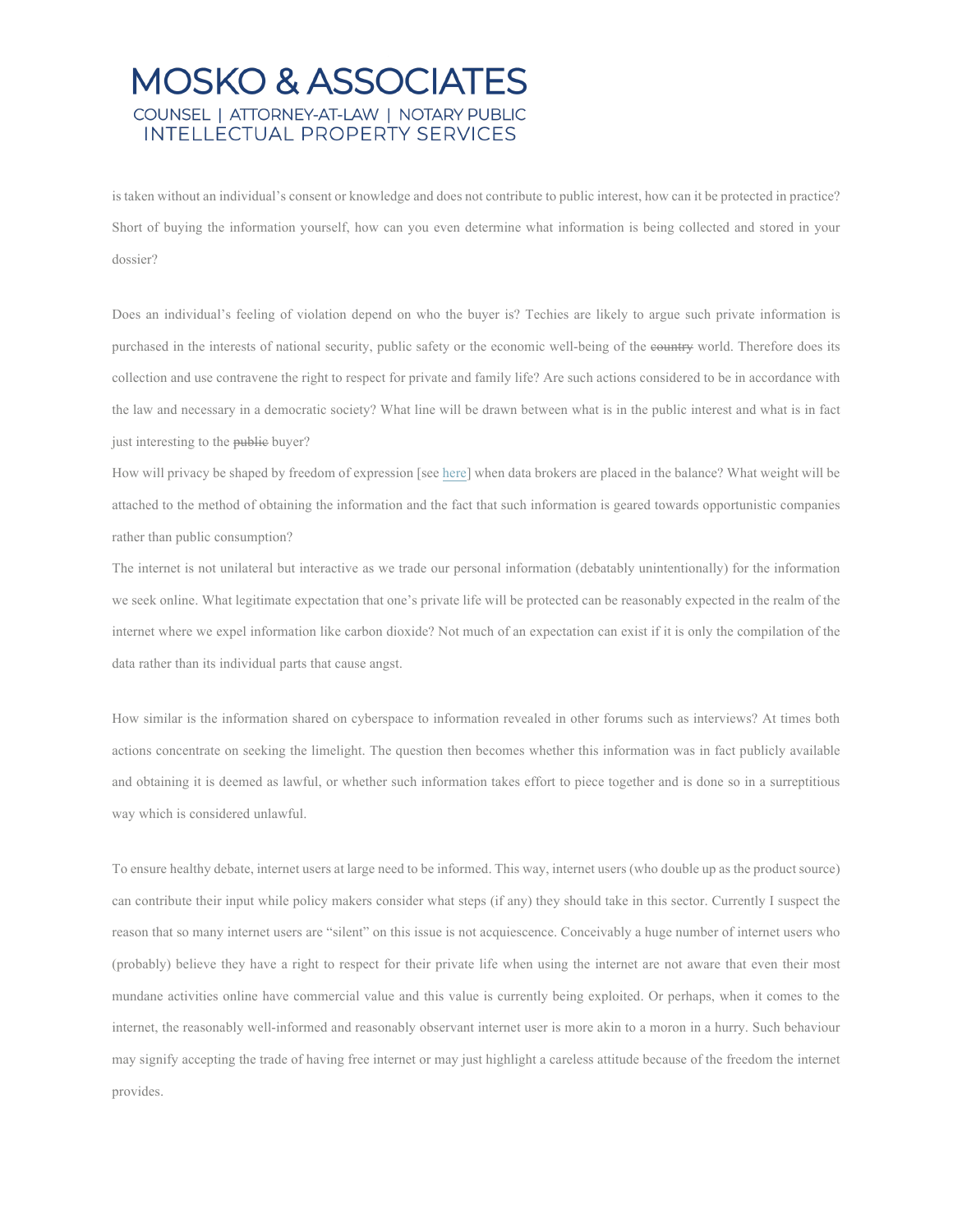## **PUBLICITY VS. PRIVACY**

Much confusion will also arise from the distinction between those who seek to protect their private information and those who seek to exploit it. In the US, the latter will enter the realm of publicity rights. In the UK, breach of confidence seems arguable either in the traditional trade secret sense or in terms of its half-brother, commercial confidential information.

The dichotomy between publicity and privacy seems to be separated respectively by an adequate remedy and the potential to cause permanent irreparable damage.

Take Douglas where "the award of damages eventually made to the Douglases, although unassailable in principle, was not at a level which, when measured against the effect of refusing them an interlocutory injunction, can fairly be characterised **as adequate or satisfactory.**" (*Douglas* [2005] EWCA Civ 595 paragraphs 256-259) Commercial confidentiality however did very well for OK! where Hello! was liable for £1,033,156.

Enforcing privacy rights is a bit of a perverse paradox considering one must publicise the event one wishes to keep private. [For the poster boy of this conundrum, see here and here.]

Max Mosley triumphantly won his claim against News of the World but who had the last laugh? Mr Moseley's award of damages were a record highbut Eady J concluded in *Mosley v News Group Newspaper Ltd* [2008] EWHC 1777 (QB), "**It has to be** recognised that no amount of damages can fully compensate the Claimant for the damage done. He is hardly exaggerating when he says that his life was ruined. What can be achieved by a monetary award in the circumstances is limited."

Have we really "signed away rights and privileges that other generations fought for, undermining the very cornerstones of **our personalities in the process**"? Alex Preston discusses the complex mathematical formulae within the internet as "**invisible and arcane**" and yet acknowledges the individuals who choose to fight the good fight like Max Mosley suffer the consequences of the Streisand effect "**where his very attempt to hide information about himself has led to its proliferation**". Preston taps into the popular public opinion where people passively relinquish private information because they don't consider themselves interesting enough to be spied on. Similar to Preston, my mind wandered to the fanciful story of The Minority Report where "**criminals are identified and arrested before they commit crimes**".

Preston also surmised, "perhaps the reason people don't seem to mind that so much of their information is leaking from the private to the public sphere is not, as some would have it, that we are blind and docile, unable to see the complex web of commercial interests that surround us. Maybe it's that we understand very clearly the transaction. The internet is free and we wish to keep it that way, so corporations have worked out how to make money out of something we are willing to give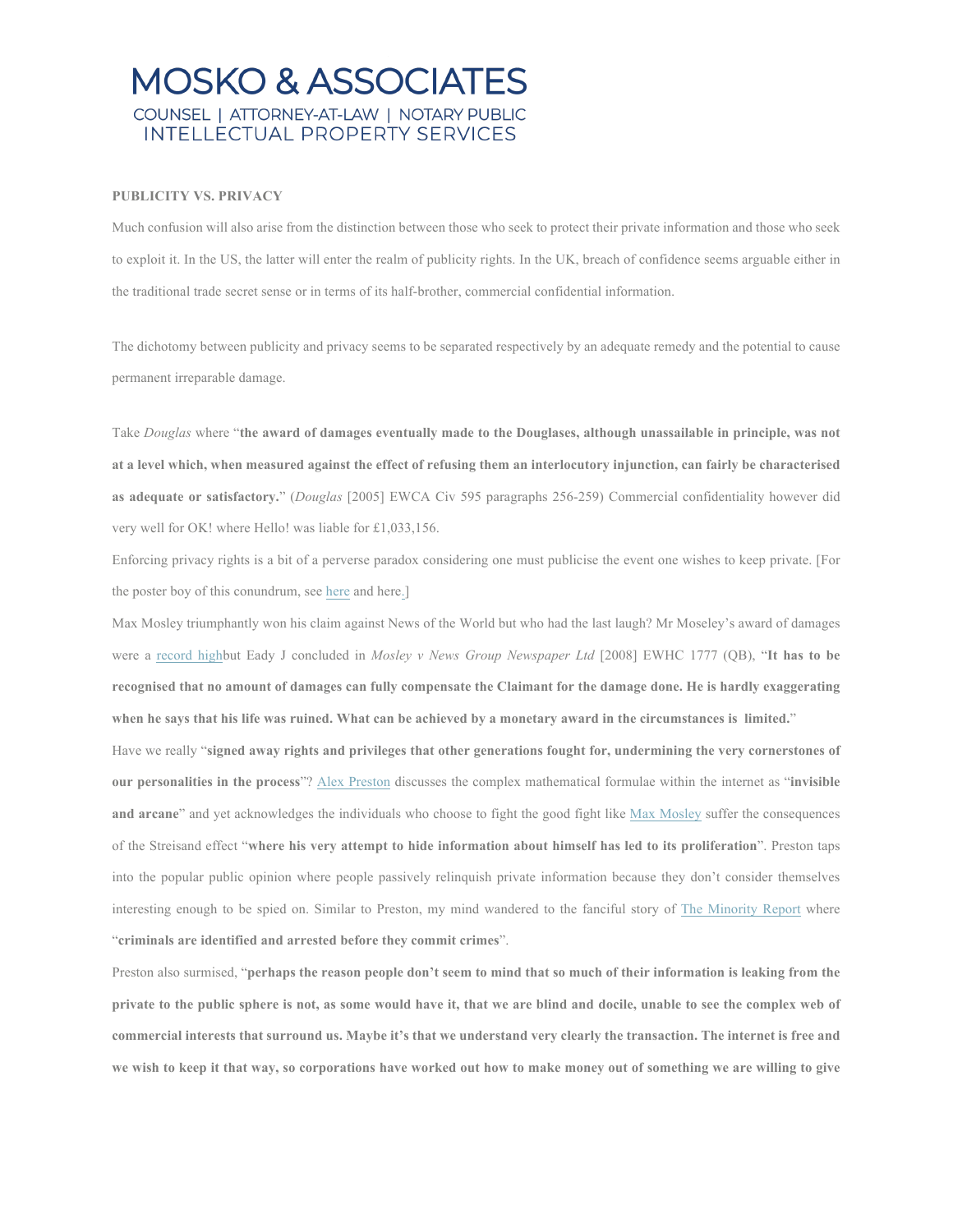them in return – our privacy. We have traded our privacy for the wealth of information the web delivers to us, the **convenience of online shopping, the global village of social media.**"

## **TRADE SECRETS**

Trade Secrets may seem attractive to these corporations. Of course this assumes that under section 39(2) of TRIPS the person is "**lawfully in control of the information**" which remains to be seen. Since governments are likely to be interested in such information, is there any incentive to legislate conservatively?

This data collection issue really hits the fan when you consider celebrities. If a data broker obtains an IP address and subsequently the identity of a celebrity, can they sell the information they collect to tabloids? Will paparazzi be able to exploit the location of their prey from their smartphone? As far as exclusive stories go, can breach of confidence or publicity rights save the day?

## **USA**

I predict the US concept of publicity rights is likely to fare well in this area as it enables an individual to control the commercial use of their name, image or likeness. This would apply where the characteristics of someone's personality are used in a way where the individual is identifiable and such use is unauthorised and likely to cause damage to the value of those characteristics.

The "hot news" misappropriation doctrine is unlikely to make waves (See here where "**the adoption of new technology that** injures or destroys present business models is commonplace. Whether fair or not, that cannot, without more, be prevented **by application of the misappropriation tort."**)

#### **BREACH OF CONFIDENCE**

My Magic 8-Ball is not looking so optimistic across the pond where the UK may be stunted by its reluctance to adopt publicity rights. Breach of confidence in its traditional sense could arguably fail on the second hurdle of *Coco v Clark (Engineers) Ltd* [1969] RPC 41 ("**the information must have been communicated in circumstances importing an obligation of confidence**"). People choose to go on the internet and may inadvertently share more than they realise. How can an obligation of confidence be imparted from this? Additionally Meggary J concluded in *Coco* "**equity ought not to be invoked merely to protect trivial tittle-tattle, however confidential.**" Where the issue is not strictly to do with misusing private information or trade secrets, it appears the crossbreed of commercial confidence in private information from *Douglas v Hello! Ltd* [2007] UKHL 21 might rear its ugly head once more.

#### **IP**

When Lord Phillips explained that the nature of an interest in privacy did not amount to an IP right [*Douglas* [2005] EWCA Civ 595, paragraph 126-127], he turned to Lord Upjohn in "*Boardman v Phipps* **[1967] 2 AC 46 at pp 127-8, when he said:**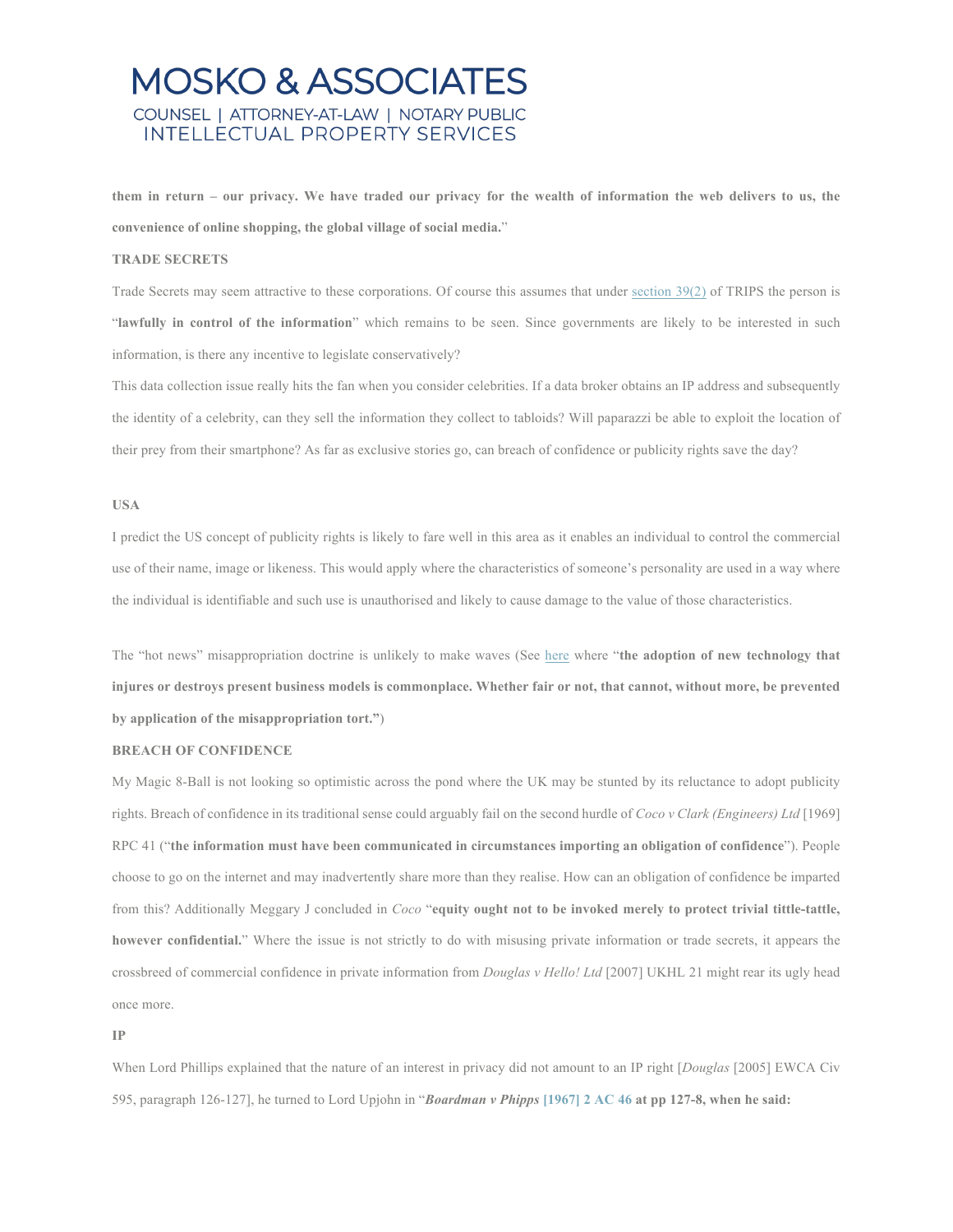# **MOSKO & ASSOCIATES**

COUNSEL | ATTORNEY-AT-LAW | NOTARY PUBLIC **INTELLECTUAL PROPERTY SERVICES** 

"The true test is to determine in what circumstances the information has been acquired. If it has been acquired in such circumstances that it would be a breach of confidence to disclose it to another then courts of equity will restrain the recipient from communicating it to another. In such cases such confidential information is often and for many years has been described as the property of the donor, the books of authority are full of such references: knowledge of secret processes, "know-how", confidential information as to the prospects of a company or of someone's intention or the expected results of some horse race based on stable or other confidential information. But in the end the real truth is that it is not property in any normal sense but equity will restrain its transmission to another if in breach of some confidential relationship.""

Unlike the Seigenthaler incident, there is no publication made available to the public for it to be capable of correction. In this case, you may only speculate what information has been retained about you. Although, one of the data broker companies interviewed on 60 Minutes decently allows you to view the "**kind of information that we have about you**". Evidently, being the subject matter of their potential literary copyright and database has little bearing. Can companies acquire IP rights from private information merely because it is available for compilation? How will IP cater to this fast growing sector of the economy? Will it be piecemeal and haphazard as the law tries to grapple with the ever-evolving internet? This issue in terms of IP is particularly worthy of note in jurisdictions where IP rights automatically subsist.

## **Databases**

In the UK, will data brokers infringe each other's IP rights as they compile similar data about individuals? Their dossiers likely amount to a database where "there has been a substantial investment in obtaining, verifying or presenting the contents of the **database**." [section 13 of The Copyright and Rights in Databases Regulations 1997] Although improbable, could individuals infringe these companies' potential database rights if they "**extract or reutilise all or a substantial part of the contents of the database**" (section 16) about themselves? Perhaps there is solace in section 19(1) where "**a lawful user of a database which has** been made available to the public in any manner shall be entitled to extract or re-utilise insubstantial parts of the contents **of the database for any purpose.**" Then again not only must this be lawful but the parts taken can only be insubstantial. Would my medical history or income qualify as an insubstantial part? Without the safety net of "fair use" [see here], the *sui generis* database right is not one to trifle with. How will the common law develop the relationship of data brokers with their databases post-*Football Dataco v Sportrader* [2013] EWCA Civ 27?

#### **Copyright**

The dossiers will not enter the realm of a literary work under copyright unless original "**by reason of the selection or arrangement of the contents of the database the database constitutes the author's own intellectual creation.**" [section 6 of the 1997 Regulations]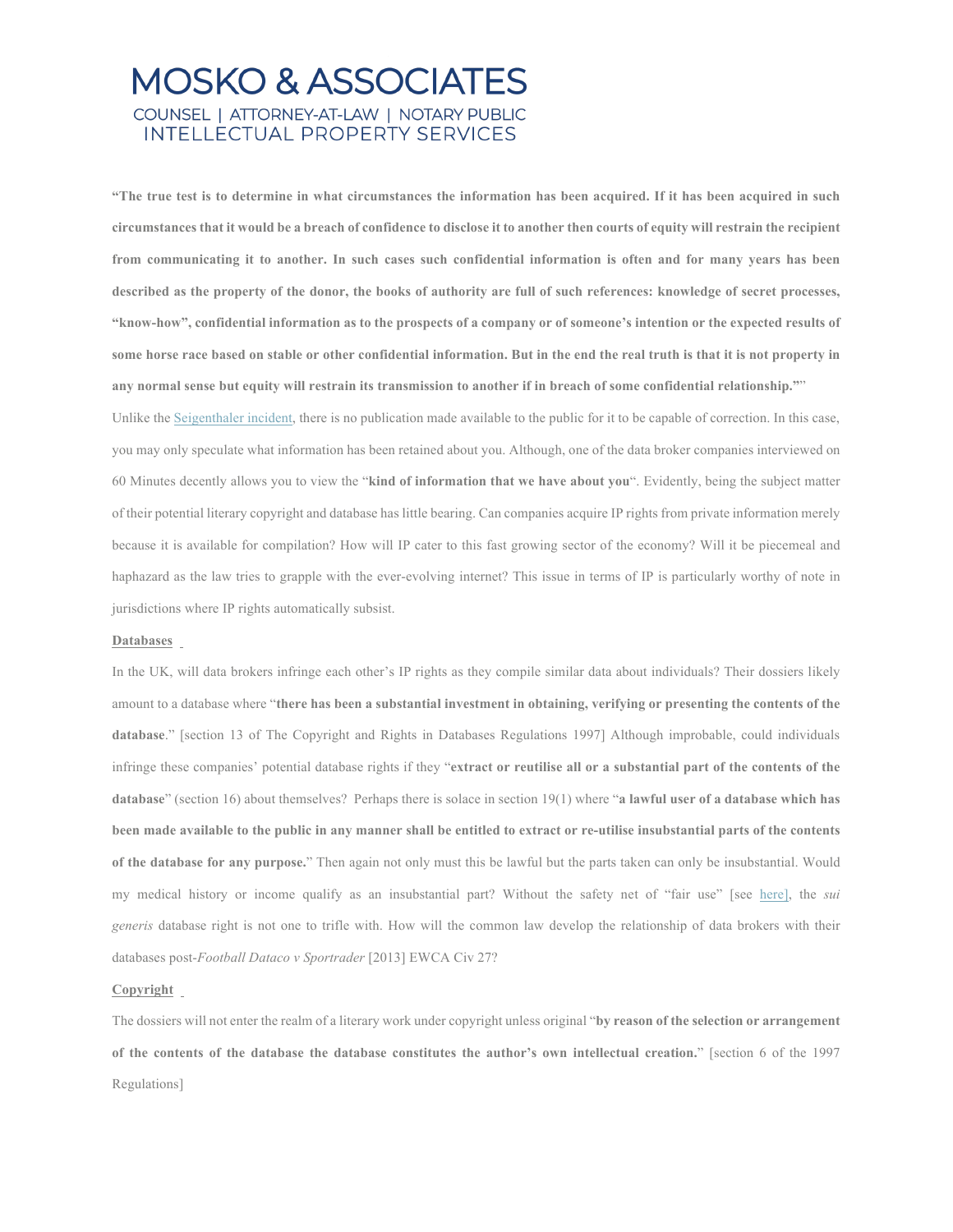Under section 50D of the CDPA 1988, individuals would presumably be able to seek refuge when using content concerning their identity. The CDPA also provides the benefit of fair dealing defences such as section 28A (making of temporary copies) and section 29 for the purposes of research and private study.

In practice it is improbable that copyright and database rights would be used against individuals (aka the subject matter of the database) when this cloak and dagger industry shies away from making their product (that is personal and private information) available to the public to scrutinise.

If people do not want to wait for regulations to be ironed out by policy makers, can matters be taken into their own hands? Is it practical to create a compilation about yourself so that you can protect a substantial part of your private information by suing others for infringing your copyright or database rights when they copy, make available to the public or re-utilise the same selection of information? Is the use of such data by data brokers legal for the purpose of a defence? Could some parameters be established if InfoSoc crosses this black hole?

## **TRADE MARK**

Due to the lack of transparency, I can only wonder how individual dossiers are sold. By name would seem foolproof. If goodwill attaches to my name from the demand of information about me, should I rush to register my name as a trade mark in respect of Class 35 of the Nice Classification? Will I fall foul of using my name as an instrument of fraud? That would be quite an unexpected twist from *British Telecommunications plc v One in a Million Ltd*[1999] 1 WLR 903. Am I not able to exploit my name and private information the way I see fit? Who knew the information of someone who is not a public figure would be in demand?

### **RIGHT TO BE FORGOTTEN**

The right to be forgotten [see here] seems to offer protection despite its faults. It may not be easy to prove information is "**inadequate, irrelevant or no longer relevant**" if it is only the collection of the data rather than its individual parts that are controversial. Perhaps it would be "**excessive**" for the purposes of this developing right. This is a messy concept considering most of the information tracked is information you yourself leave on the internet for data brokers to collect. It is "relevant" information which is worth selling. Moreover, the information collected is not freely published on the internet and available for just anyone to find on a search engine.

## **CONCLUSION**

60 Minutes explained that Google and Facebook "**were not mentioned in our story because they don't sell the information they gather about us. They keep it all to themselves.**" And so the puzzle begins. Should data collection be regulated and, if so, how? Is it only those who use the collected information commercially who need to be regulated? What type of information (e.g. personal,